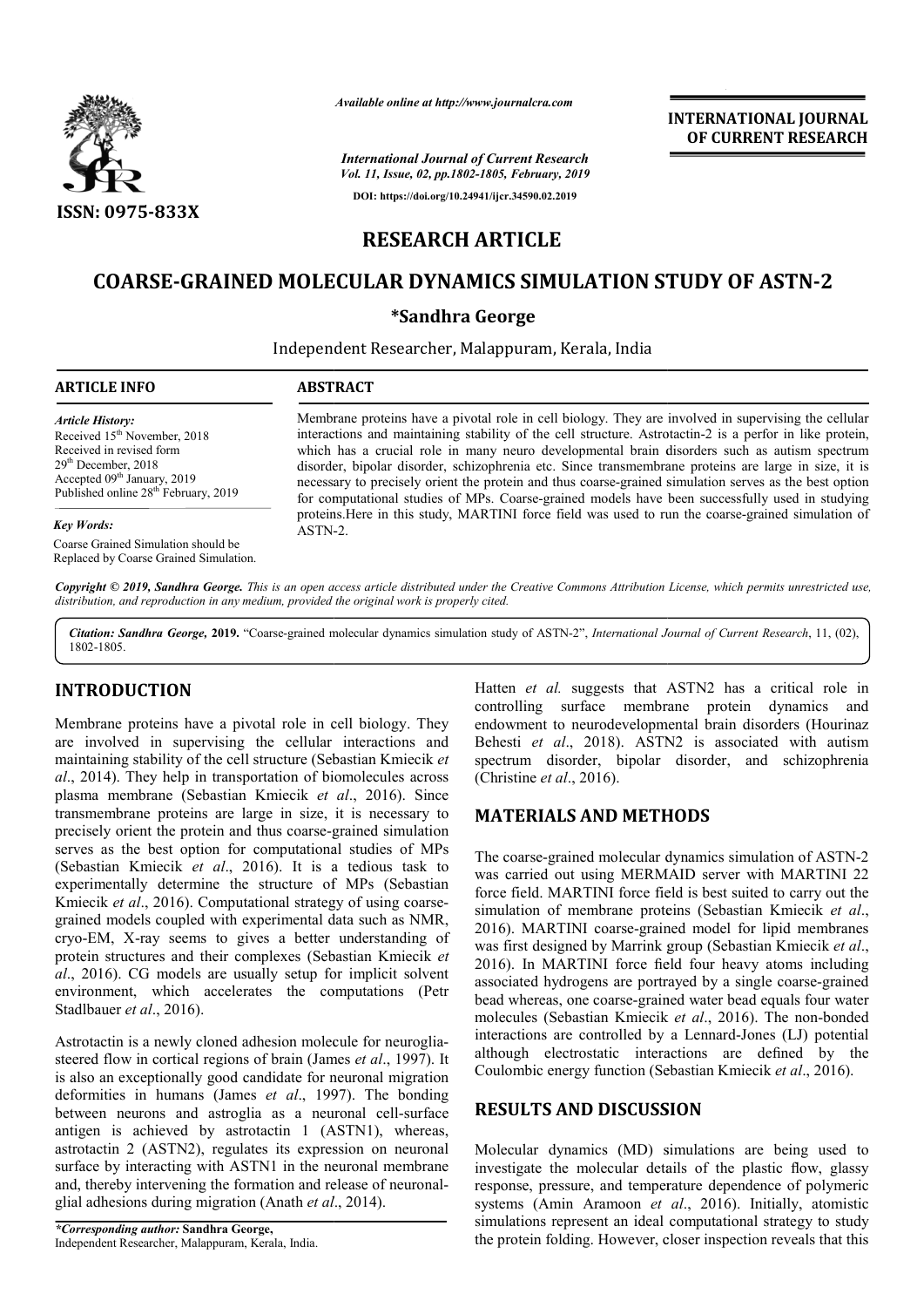approach has noticeable drawbacks (Shoji Takada et al., 2015). Basically, the expenditure for atomistic simulations is high, Basically, the expenditure for atomistic simulations is high, which hinders the further analysis (Petr Stadlbauer *et al.*, 2016). The practice of coarse grained (CG) models serves as an outstanding substitute to atomistic models, which grants simulations to be run on larger systems and longer time scales and yet present rational structural detailing (Siewert *et al*., 2007). Recognizing the protein folding mechanisms is certainly one of the main reasons for designing coarse-grained protein models (Sebastian Kmiecik et al., 2016). The first coarse-grained protein model was developed almost 40 years coarse-grained protein model was developed almost 40 years<br>ago (Sebastian Kmiecik *et al.*, 2016). Many coarse-grained models have been developed to evaluate the protein-folding, thermodynamics and kinetics of proteins (Siewert *et al.*, 2007). Another productive area for coarse-grained modeling is protein structure prediction (Sebastian Kmiecik *et al.*, 2016). The use structure prediction (Sebastian Kmiecik *et al* of coarse-grained models now permits the simulations of membrane plots which encompasses ten thousands of lipids of coarse-grained models now permits the simulations of membrane plots which encompasses ten thousands of lipids and various proteins up to millisecond time scales (Siewert *et al*., 2007). Coarse-grained models have been efficaciously al., 2007). Coarse-grained models have been efficaciously adopted in studying protein folding with the aid of protein-like models or simulations of real proteins (Sebastian Kmiecik et *al*., 2016).

These integral transmembrane proteins with 2 transmembrane helices have a molecular weight of 150 Dalton (Tao Ni *et al*., 2017). The crystal structure of a broad section of ASTN2 imparts that C-terminal domain enclose three EGF-like domains, an MACPF domain, Fibronectin type-3 domain and Annexin like domain (Tao Ni *et al*., 2017). The pore-forming MACPF domain have two sets of TMHs with identical number of residues, but subjecting ASTNs, one of the TMHs is 30 residues lesser than the other so that it would not match it in forming the β-barrel (Tao Ni *et al*., 2017). . The annexin-like domain of ASTNs is unlike human annexin sequence, which is remarkably homologous to the annexin repeat fold (Tao Ni et al., 2017). The MACPF-Fn (III)-annexin complex crop up into al., 2017). The MACPF-Fn (III)-annexin complex crop up into<br>a folded solid unit, with a pervasive intermolecular interface between the MACPF domain and Fn (III) domain. ASTN2 link with inositol diphosphate and inositol triphosphate (Tao Ni *et al*., 2017). The N-terminal domain and cytosolic domain play al., 2017). The N-terminal domain and cytosolic domain play<br>an important role in ASTN activity (Tao Ni et al., 2017). Hatten et al suggests that, ASTN2 is probably entangled in many phases of endo-lysosomal trafficking and not just the many phases of endo-lysosomal trafficking and<br>surface membrane (Hourinaz Behesti *et al.*, 2018).



**Figure 1. Structure of protein**



**Figure 2. Initial CG structure**





**Figure 4. Production CG structure**



**Figure 5. Total Energy Graph**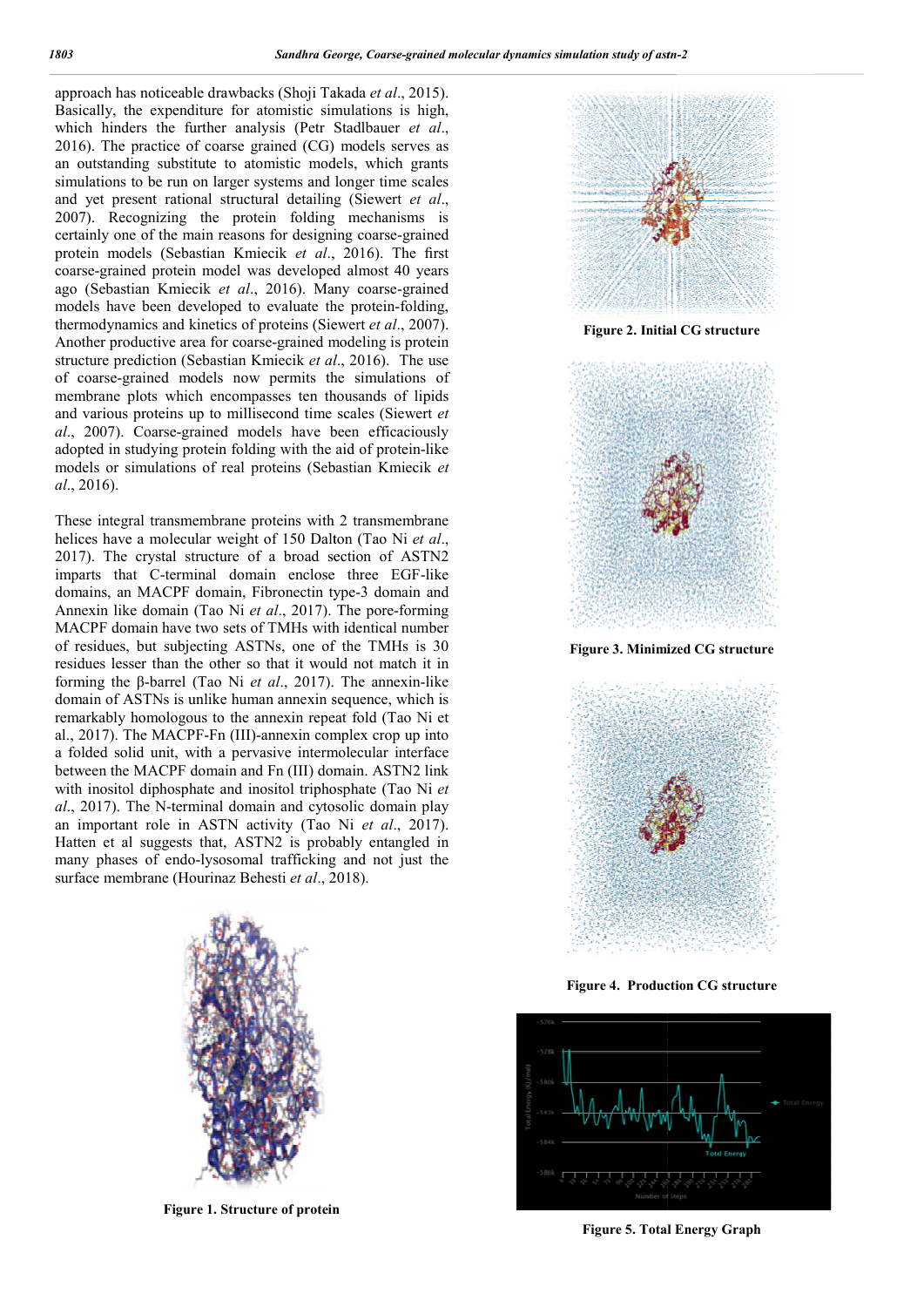

**Figure 6. Production-Temperature Graph**



**Figure 7. Production-Pressure Graph**



**Figure 8. Production-Density Graph**



**Figure 9. Production-Volume Graph**

The protein was placed in a hexagonal box with dimensions 15cm x 15cm x 15cm in x, y and z axes. The lipids POPC, POPE, CHOC, POPS, POPI, POSM and DPGI were added to the system (Table 1). 1- ns MD simulations were done using MERMAID server with a coupling time constant of 0.03 fs. MARTINI 22 force field was used for energy minimization. The solvent molecules were equilibrated with the stable protein. The temperature of the system quickly reaches the target value (K) and remains stable over the reminder of equilibration. Over the course of production, the average value of temperature is 299.631958 K. The pressure value fluctuates widely over the course of production phase. The average value of pressure is 1.75119 bar. The median value of density & volume in production phase is 1059.738037 kg/m^3 and 3071.730713kg/m^3 respectively. The total energy of system was found to be approximately -582.2 Joule.

**Table 1. Lipid Concentration**

| $CH$ $\cap$ <sub>I</sub> | $\rho \Omega$ | <b>POPE</b> | POPS | <b>POPI</b> | <b>POSM</b> | DPG1 |
|--------------------------|---------------|-------------|------|-------------|-------------|------|
|                          |               |             |      |             |             |      |

#### **Conclusion**

I have performed an intensive computational study of Astrotactin-2, a membrane protein involved in human neuronal development using MD simulation**.**ASTN2 has a critical role in controlling surface membrane protein dynamics and endowment to neurodevelopmental brain disorders. Coarse grained simulation was opted as the strategy to study this perforin like protein. I observed that, the temperature of the system quickly reaches the target value (K) and remains stable over the reminder of equilibration. The other parameters such as pressure, volume and density also fluctuates widely over the course of production phase. The total energy of system was found to be approximately -582.2 Joule.

**Conflict of Interests:** The author declares no conflict of interest.

#### **REFERENCES**

- Amin Aramoon, Timothy D. Breitzman, Christopher F Woodward and Jaafar A. El-Awady, 2016. A Coarse-Grained Molecular Dynamics Study of the Curing and Properties of Highly Cross-Linked Epoxy Polymers, *The journal of physical chemistry*, DOI: 10.1021/acs.jpcb.6b 03809.
- Anath, C. Lionel, Kristiina Tammimies, Andrea K. Vaags, Jill A. Rosenfeld, Joo Wook Ahn, Daniele Merico, Abdul Noor, Cassandra K. Runke, Vamsee K. Pillalamarri, Melissa T. Carter, Matthew J. Gazzellone, Bhooma Thiruvahindrapuram, Christina Fagerberg, Lone W. Laulund, Giovanna Pellecchia, Sylvia Lamoureux, Charu Deshpande, Jill Clayton-Smith, Ann C. White, Susan Leather, John Trounce, H. Melanie Bedford, Eli Hatchwell, PeggyS. Eis, Ryan K.C.Yuen, Susan Walker, MohammedUddin,MichaelT.Geraghty, Sarah M. Nikkel, Eva M. Tomiak, Bridget A. Fernandez, Noam Soreni, Jennifer Crosbie, Paul D. Arnold, Russell J. Schachar, Wendy Roberts, Andrew D. Paterson, Joyce So1, Peter Szatmari, Christina Chrysler, Marc Woodbury-Smith, R. Brian Lowry, Lonnie Zwaigenbaum, Divya Mandyam, John Wei1, Jeffrey R. MacDonald, Jennifer L. Howe, Thomas Nalpathamkalam, Zhuozhi Wang, Daniel Tolson, David S. Cobb, Timothy M. Wilks, Mark J. Sorensen, Patricia I. Bader, Yu An, Bai-Lin Wu, Sebastiano Antonino Musumeci, Corrado Romano, Diana Postorivo, Anna M.